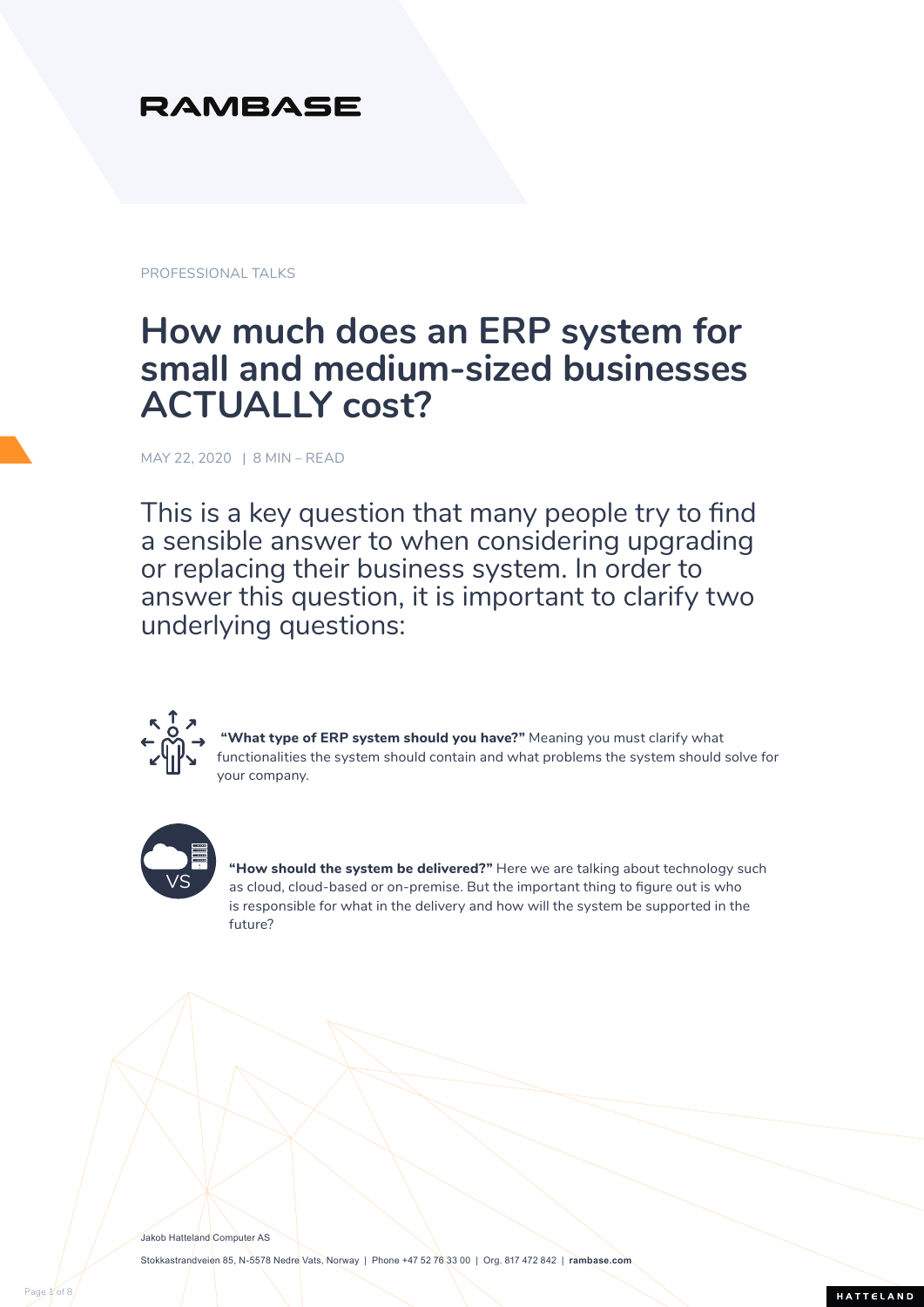## What type of ERP system should you have?

Most small and medium-sized businesses (SMB) in wholesale and manufacturing need system support to handle their complex processes effectively. Different company characteristic requires different details when it comes to defining your system requirements.

Every company needs basic process support for their employees, such as handling salaries. All companies must be in control of their financial numbers, as well as sales, logistics and possible production. Some systems have modules to cover all these areas, some systems have only one or

> two. In addition, there are major differences in how "deep" the different systems go with regards to functionality and flexibility.



Page 2 of 8

**The first step is therefore to find out which problems your company needs the ERP system to solve.** It may sound easy. But it can be challenging. No system is the same, even though on paper they advertise covering the same need. Therefore, it is smart to examine how the different system providers can meet your needs. Suppliers should try to be system advisors to some extent for their potential customer – listening to their challenges and pain points. It is a balancing act between promoting product benefits and meeting customer's real needs. Nobody wins by offering a system that does not fit and no one uses.

Also, the solution you may think is the best based on a few internet searches, may not be the perfect fit when you look under the hood. To make sense of it all, here are some main ways to group the different system options.

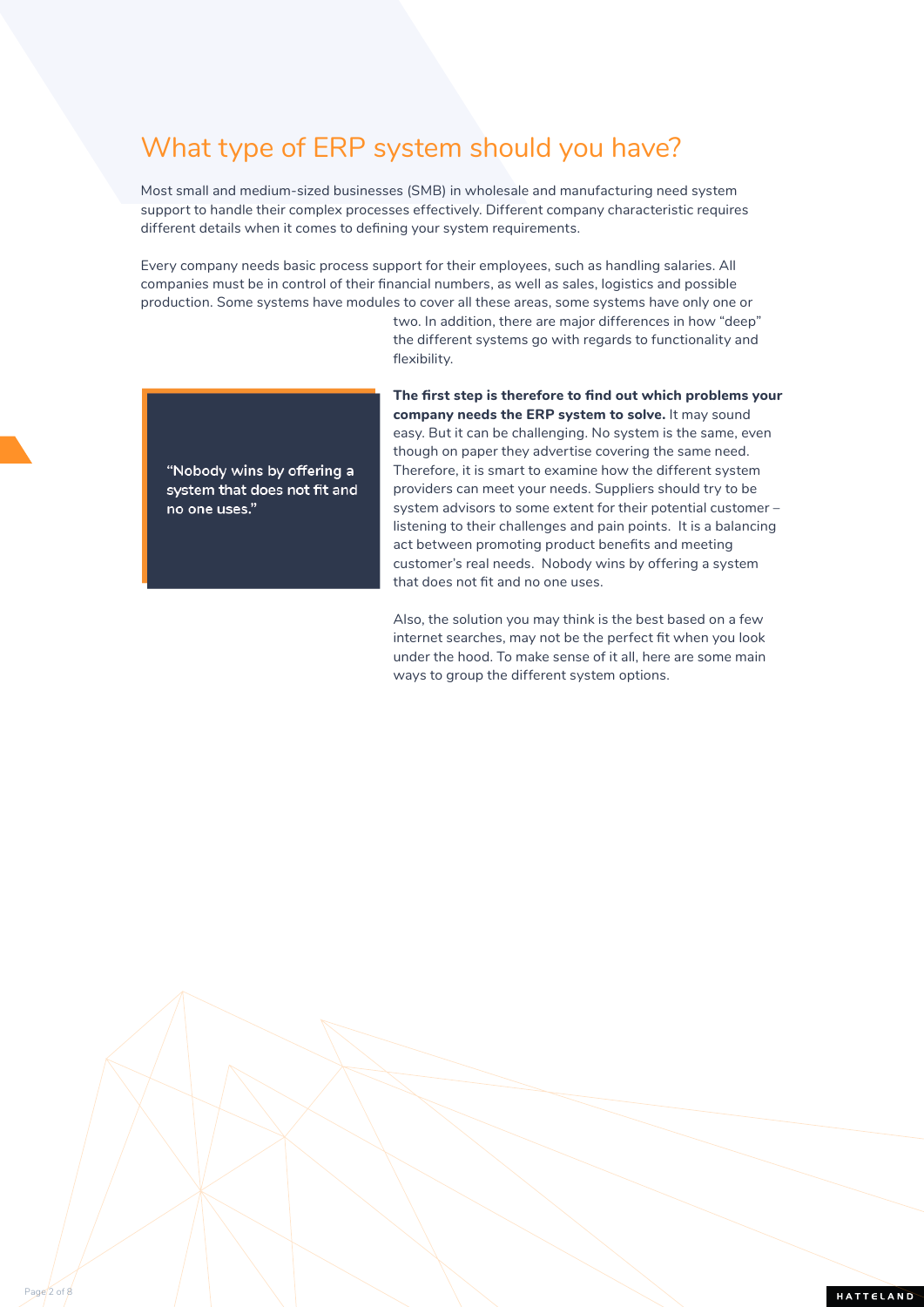### **1. Financial Systems**



There are many systems that cover basic processes for HR, payroll and finance in the same system. Some of these systems also include travel expenses and various forms of invoice scanning. If you do not need extended functionality that may cover more countries and take into account logistics and production, then this type of a system would make sense to choose.

If you decide on such a system and also have need for CRM, sales, production or logistics functionality, these processes must either be covered by other professional systems, or manual routines / Excel.

Good examples of relevant financial systems are: Tripletex, xLedger, PowerOffice GO, and UniMicro.

### **2. ERP systems for the SMB market**

Calling something an ERP system often becomes a matter of definition. In this case, we mean systems that have modules for sales, logistics or production, in addition to finance. Within each system, the modules will vary greatly with regards to depth of functionality. Some systems are very flexible and can be customized and further developed individually for the different users, while other systems rely more on standard processes.



There is a sharp distinction between systems that have production functionality and those that do not. The alternative by not including production as a main feature in your software suite, is to continue with

manual routines or use a separate system which is either run manually alongside or integrated into the financial system. In this group of systems, there are many choices globally.

Good examples of relevant ERP systems for the SMB marked are: Navision (Dynamics 365 Business Central), Visma.net, Monitor and RamBase.

### **3. ERP systems for the ENTERPRISE market**



Page<sup>3</sup> of 8

In the early days of the ERP market, there were fewer systems to choose from, resulting in medium sized companies choosing complex enterprise systems to cover their complicated processes. Also, whilst several of these enterprise systems were previously accessible to smaller companies, in recent years suppliers have made conscious choices to deliver to a higher market segment.

Although enterprise systems often have the same basic functionality as SMB systems, these systems often have much greater configuration capabilities, support for complex processes, multi-country customization, complicated logistics, etc. Therefore, they are often more expensive when it comes to setup and monthly cost, compared to other systems and usually take a long time to implement – typically a year or more.

Examples of such systems are IFS, Dynamics 365 for Finance and Operations (formerly Dynamics AX), and Infor M3.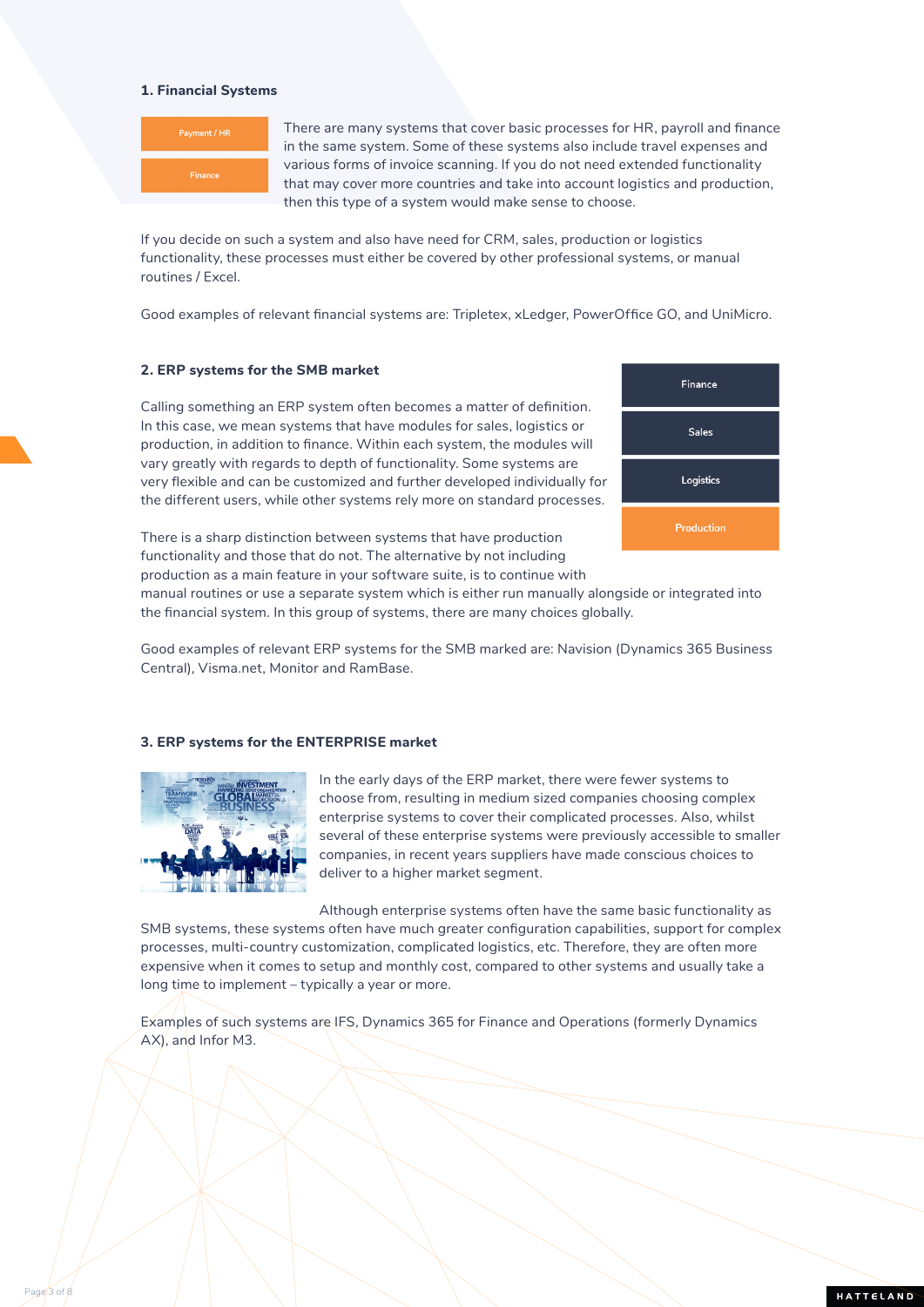## How should the system be delivered?

To calculate the cost of an ERP system and be able to compare different suppliers against each other, it is important that the basis of comparison is as representative as possible.

Many have heard that "cloud" is the new way of delivering a system. Often the discussions are centered around security aspects, but it is important to also examine the cost aspect for the different delivery models. Theoretically, one can achieve the same level of service no matter how the system itself is operated. The important distinction is how the service is delivered and how it will be charged. We can roughly divide system deliveries into three different models.

### **1. On-premises solution**



An **on-premises** solution means that the system is installed on the customer's own infrastructure. The customer is responsible for ensuring correct licensing of all necessary equipment and operating it properly. With this solution it is customary to buy the license and hosting equipment and pay maintenance regularly, or to rent the license and hardware at a monthly price.

It is also common to have a subcontractor who takes care of the maintenance and management of the system, but this is often a different supplier than the system supplier. Upgrades and new functionality must be carried out by the customer or these services can be bought from others. The normal solution is to buy additional capacity or functionality when the need occurs.

This system choice is still common among some larger companies and others who have special challenges related to system functionality.

## **2. Cloud solution**

Page 4 of 8



A **cloud solution** is not a precise concept since there can be several different architectures and ways of implementing these systems. A common understanding is usually that the provider takes care of the operation of the system and places it either in a public cloud such as Azure or AWS, or in a local cloud provided by the supplier itself, or in something that may be more reminiscent of a traditional ASP – environment, such as salesforce.com.

Besides taking care of the operation of the system, the system provider also ensures that all infrastructure is in place, licenses are sufficient, and so on. In addition, updates and new versions are usually made "available" to the customer, but they must involve themselves in the actual upgrade and pay for the consulting hours connected to the upgrade. In terms of price, it is common for the service to be divided into 3 different parts: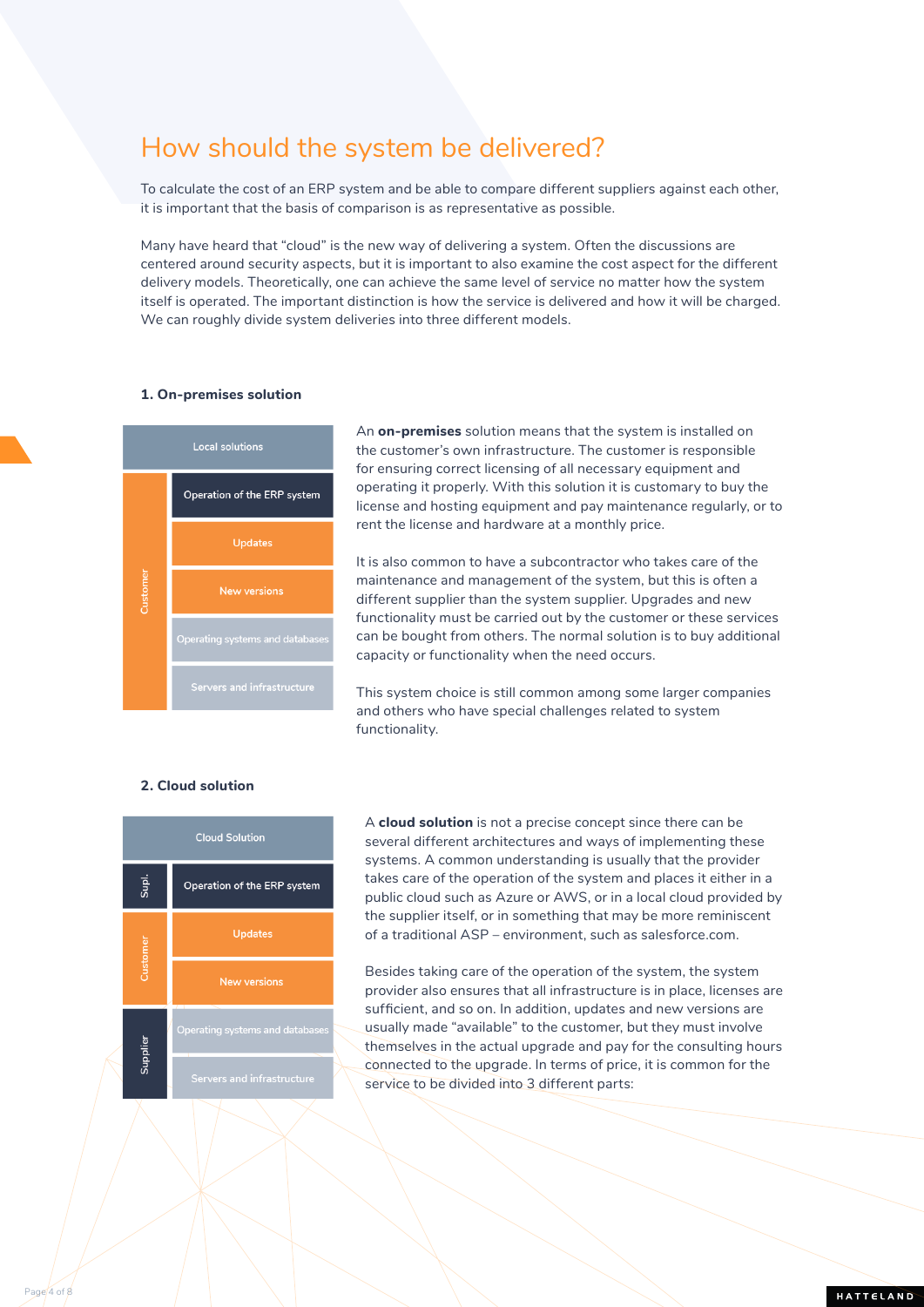- The customer pays the licenses either as rental costs per month or they buy the licenses and pay a maintenance cost per year. This provides access to updates.

- The customer pays a fixed fee for operation of the system. This contains what is needed including infrastructure, licenses and databases to operate the system.

- The customer pays for the services provided by upgrades and changes to the system. Of course, there is no problem of incorporating this into the fixed cost, but the normal way is to keep it out or include on a "time and materials" basis. The main reason is that the supplier cannot predict how costly future upgrades will be.

### **3. Software as a Service**

Page 5 of 8

Software as a Service (SaaS) is a delivery form where the supplier takes all the responsibility for the system being up to date and operating correctly. This means that the customer's task is limited to only learning how to use the system, everything else is the supplier's responsibility.

How and when upgrades are executed varies between different SaaS-systems. Some systems run regular version upgrades, while others collect them for larger releases. Some take down the system while upgrading, others can do upgrades while the system is running. In any case the supplier is responsible for implementing and testing the upgrades and maintaining the security and functionality of the system.



Supplier

Software as a Service (SaaS)

Operation of the ERP system

**Updates** 

New versions

The regular cost of a SaaS-system is often a monthly "per-user"

subscription fee. This means that costs such as servers, other licenses, future upgrades, amendments to comply with legislative changes, etc. will be included in this subscription cost. RamBase is delivered as a SaaS-system.

## How do you compare these services?

Some systems can be delivered in multiple ways, while most systems only have one delivery form. Thus, one often faces the choice between two separate systems with distinct functionalities and different operating models. This makes the task of comparing costs between the different systems more complicated due to all the various variables. **At first glance, it may seem that it's cheaper to do everything yourself, but the reality may be different.** Let's give you some specific aspects to consider.

*Technical debt* is a term used to try and "put a number" on the challenges faced by companies when they resort to an "easy to implement"- solution, or postpone making decisions (and investments) regarding proper systems solutions. Many businesses have older versions of a system that works ok, but that "everyone" knows needs to be upgraded. By keeping outdated systems, companies also miss out on new effective ways of working. **Technical debt is the amount of investment you must make to reach today's expected level of system support.** That investment can consist of many things, such as: new licenses, consultancy costs for an upgrade project, training, new infrastructure, new systems to cover new ways of working, etc. This number is difficult to calculate and therefore often not prioritized by many management groups and boards. Thus, the cost, risk and consequences can be very high when you first decide to do something.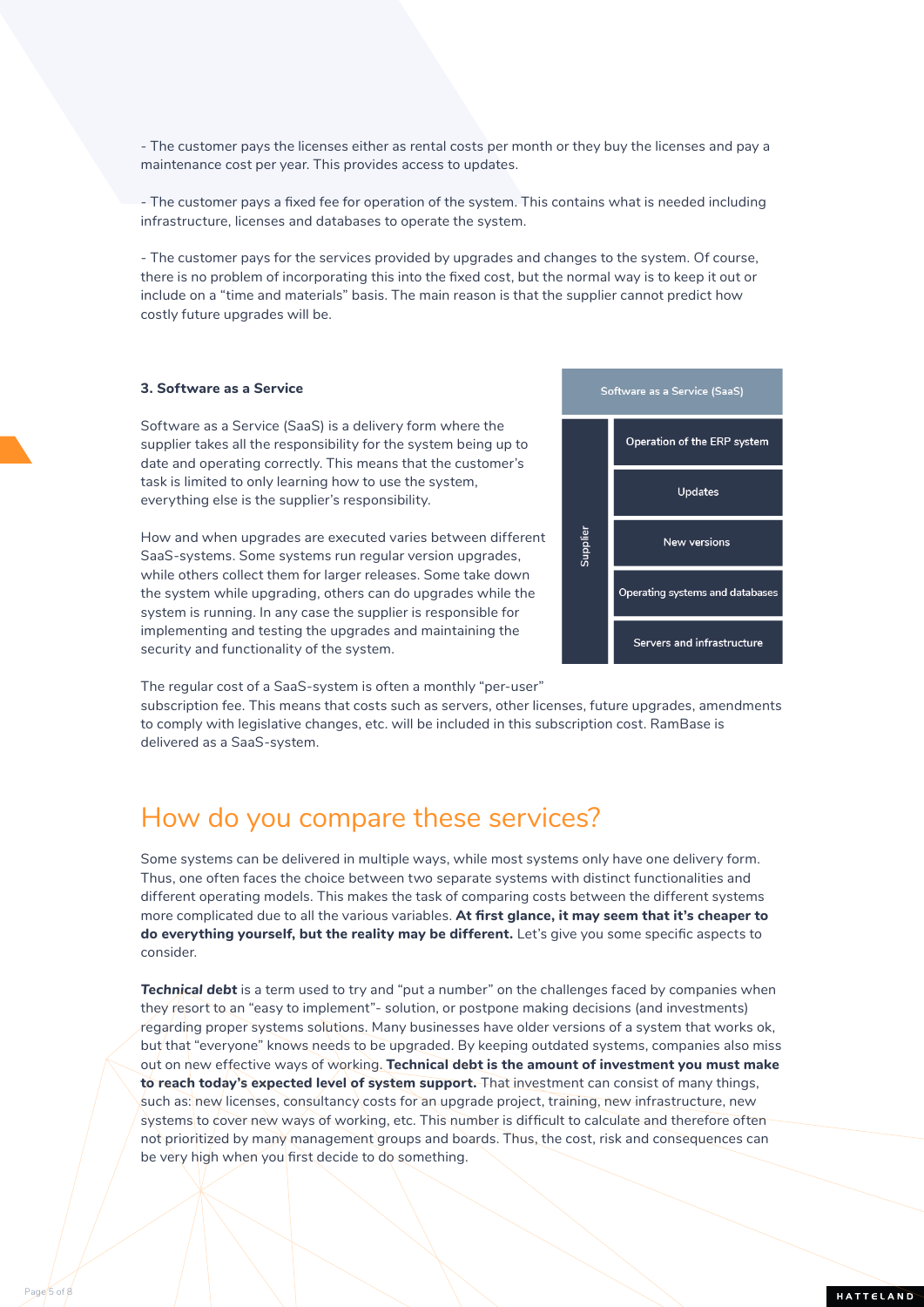*Upgrades* is also an important element to consider, and the usual issue is whether the operation model itself ensures continuous upgrading or not. Regular upgrades are relevant for both SaaS-, cloud- and on-premise solutions. Examples may be when the authorities change the VAT rules, when new payment standards are rolled out or new legal requirements are made mandatory. Also, regular upgrades can mean bug fixes and small technical updates from the supplier. All these upgrades need to be tested before they can be implemented. **The difference between the various systems is how the cost associated with the upgrades becomes visible to the customer.** For SaaS-solutions upgrades, these are included in the subscription price. For the other system solutions, this must be negotiated together with the supplier. In addition, some systems also offer major version upgrades. This is often more than a technical upgrade, typically including new or improved functionality and it is important that the financial implications of this are also considered in the cost comparisons.

The *internal administration cost* of managing the system is an element that is easy to forget, but which often can be considerable. How much of the time spent on IT support really belongs to the ERP system? It is easy to count the hours that the suppliers have invoiced, but how much time is spent on internal coordination of suppliers, internal testing, planning, follow-up, etc. Again, this applies to both cloud solutions and local solutions.

The *total cost over time* will vary based on the different delivery models. One thing that is important for many in the decision-making process is the actual financing, liquidity, and predictability of the investment. Without having the exact numbers on each item, it is difficult to set this up, but there are sometimes large differences in the accrual of costs. In this calculation, any support agreement with user support and continuous training must also be included.

The last cost element to consider is *licenses and hardware*, which is relevant if you consider managing the infrastructure of the system yourself. Both ongoing charges and depreciation costs on the investments need to be included. Written down hardware is not free; it still needs to be operated and a future hardware upgrade must be included in the system cost estimate. An illustrative way of highlighting the differences in the various system delivery models is done by The Software Report<sup>1</sup>.

#### The SaaS Industry, September 6, 2017, https://www.thesoftwarereport.com

## Jakob Hatteland Computer AS

Page<sup>6</sup> of 8

Stokkastrandveien 85, N-5578 Nedre Vats, Norway | Phone +47 52 76 33 00 | Org. 817 472 842 | [rambase.com](https://rambase.com)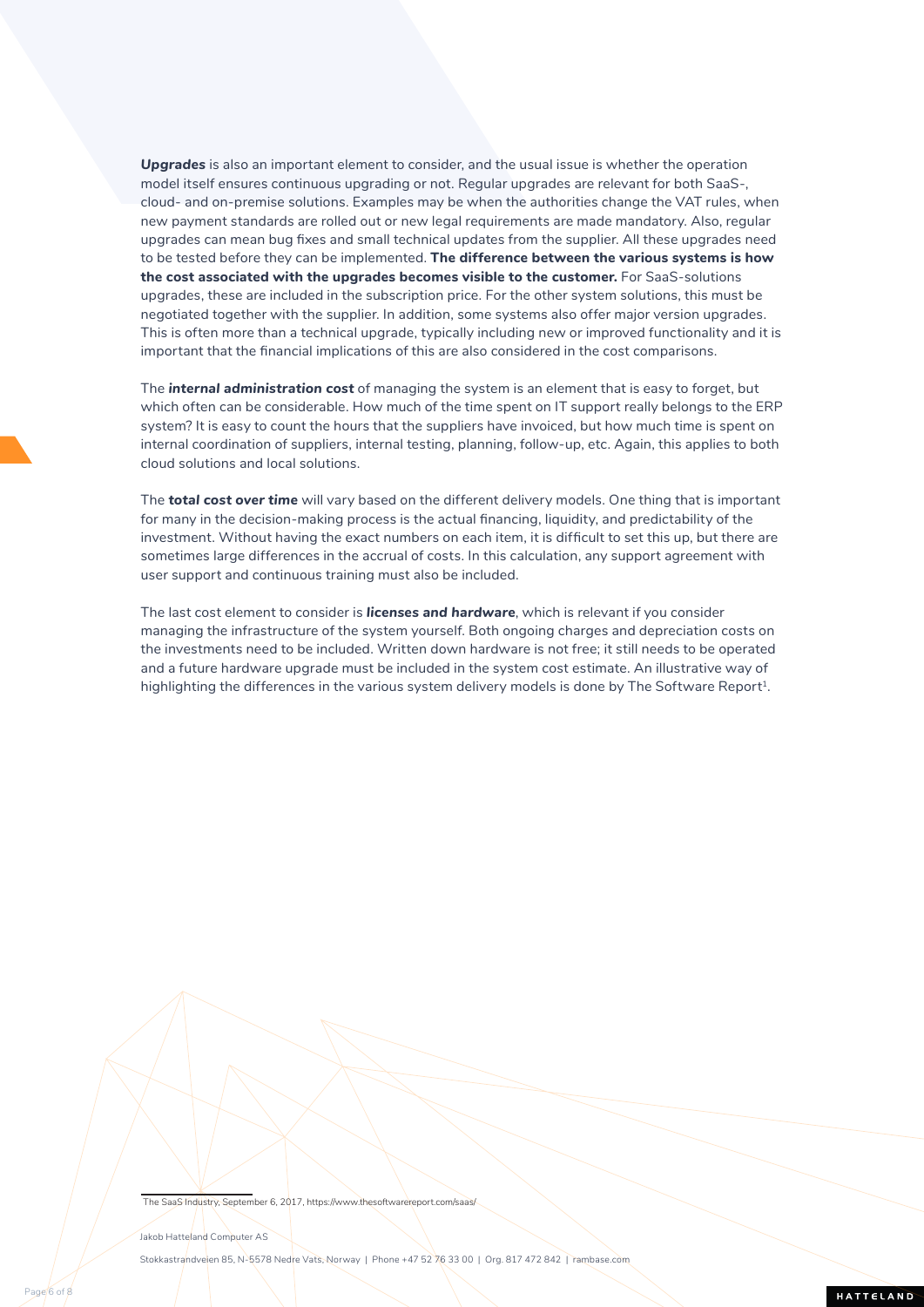## **Looking Beneath the Surface On-Premises** Cloud 65% Licensing Licensing 26% 74%  $35%$ Industry research shows that the total cost of ownership (TCO) for an on-premises<br>system will be more than double that of a SaaS-based cloud solution.\*

The bottom line is that although the license costs for SaaS-systems may seem high, they are also a much larger proportion of the actual total cost versus that of owning and using a system. The actual figures will of course vary between systems, but the principle of the share of the total cost is important here.

\*Cost compared over four years for 100 users. Average on-premises TCO of \$1,400,570 as compared to \$697,656 for a cloud-based solution.

## Cost and time – how to make the right decision concerning cost?

This is the big question, and it may not always be possible to put a value on all the different cost elements. The important work when comparing systems is to get the most accurate picture as possible of the following cost elements:

| <b>Cost element</b>          | <b>Description</b>                                                                               |
|------------------------------|--------------------------------------------------------------------------------------------------|
| Implementation               | The actual implementation project                                                                |
| Annual rental cost           | For SaaS deliveries and some cloud services                                                      |
| Purchase of licenses         | License is activated upon purchase of the contract                                               |
| Maintenance                  | Annual maintenance cost after purchasing licenses                                                |
| <b>Support Agreement</b>     | User support for functional needs                                                                |
| Hardware and infrastructure  | Investments and depreciation for local solutions or<br>shared / hybrid solutions                 |
| Operation of cloud solutions | Costs for operating solutions in the cloud                                                       |
| IT support                   | For local solutions or shared / hybrid solutions                                                 |
| <b>Updates</b>               | Regardless of which mode of operation you choose                                                 |
| Major upgrades               | For cloud deliveries and for local installations, this is<br>common to do at least every 3 years |
| Internal cost for resources  | How much time is spent testing, coordinating, following<br>up and administering the solution?    |
| Uncertainty                  | Costs that are simple to place. Can be specified as a<br>percentage of the total.                |

Jakob Hatteland Computer AS

Page 7 of 8

Stokkastrandveien 85, N-5578 Nedre Vats, Norway | Phone +47 52 76 33 00 | Org. 817 472 842 | **[rambase.com](https://rambase.com)**